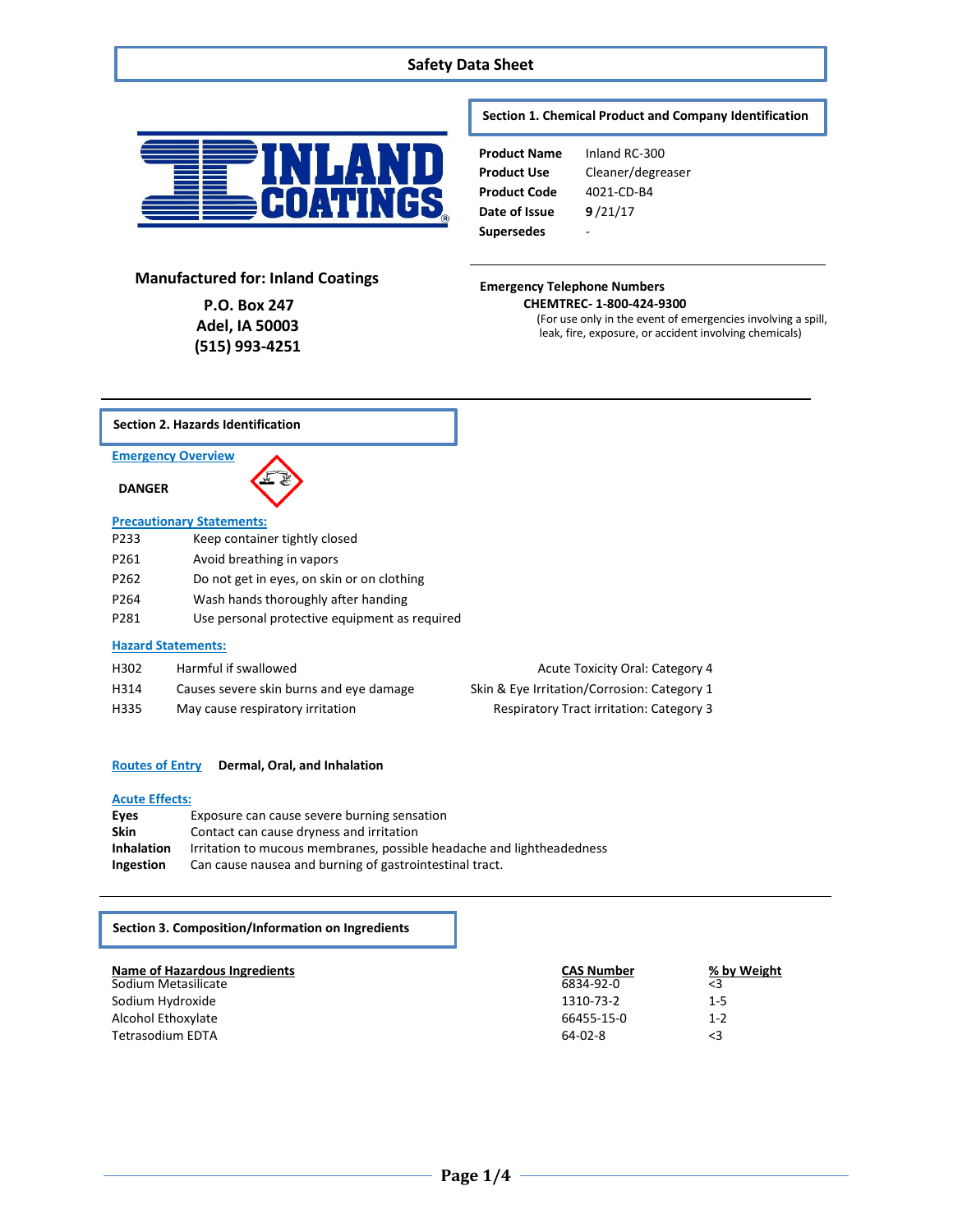**Section 4. First Aid Measures**

**Eye Contact** Flush with water for at least 15 minutes, call a physician immediately. **Skin Contact** Wash well with water. Launder clothing before reuse. **Inhalation** Remove victim to fresh air. **Ingestion** Do not induce vomiting. Give several glasses of water. Never give anything to an unconscious person orally. Seek immediate medical attention. **0 Section 5. Fire Fighting Measures** <br>National Fire Protection Association (U.S.A) (estimated rating) **Hazardous Combustion Products** N/A **Extinguishing Media** Media applicable to surrounding fire **Unsuitable Extinguishing Media** N/A **Fire Fighting Procedures** Wear protective gear. Use water spray to cool fire-exposed containers.

## **Section 6. Accidental Release Measures**

**Spill Clean Up** All spilled material must be contained and kept out of waterways, sewers and drains. The spilled chemical should be absorbed with an inert material. Flush cleaned area thoroughly with water.

## **Section 7. Handling and Storage**

**Handling and Storage** Keep container tightly closed when not in use. Keep out of the reach of children. Have eyewash accessible to use in handling area.

#### **Section 8. Exposure Controls/Personal Protection**

| <b>Exposure Limits</b>       |                 |                  |                  |                  |
|------------------------------|-----------------|------------------|------------------|------------------|
| <b>Product Name</b>          | <b>OSHA PEL</b> | <b>NIOSH REL</b> | <b>AIHA WEEL</b> | <b>ACGIH TLV</b> |
| Sodium Hydroxide (1310-73-2) | 2mg/m           | 2mg/m            |                  | 2mg/m            |

**Engineering Controls** Local exhaust





### **Personal Protective Equipment (PPE)**

Eyes Safety glasses or chemical splash goggles **Body** Rubber or neoprene gloves **Respiratory** Use with ventilation

#### **Section 9. Physical and Chemical Properties**

| <b>Physical State</b><br>Color | Liauid<br>Blue      | <b>Explosive Limits</b><br><b>Vapor Pressure</b> | N/A<br>N/A |
|--------------------------------|---------------------|--------------------------------------------------|------------|
| Odor                           | Slight alcohol odor | <b>Vapor Density</b>                             | >1         |
| <b>Odor Threshold</b>          | N/A                 | <b>Relative Density</b>                          | N/A        |
| рH                             | 13.0-14.0           | Solubility                                       | Complete   |
| <b>Freezing Point</b>          | N/A                 | <b>Partition Coefficient</b>                     | N/A        |
| <b>Boiling Point</b>           | $>210^{\circ}$ F    | <b>Auto-Ignition Temp.</b>                       | N/A        |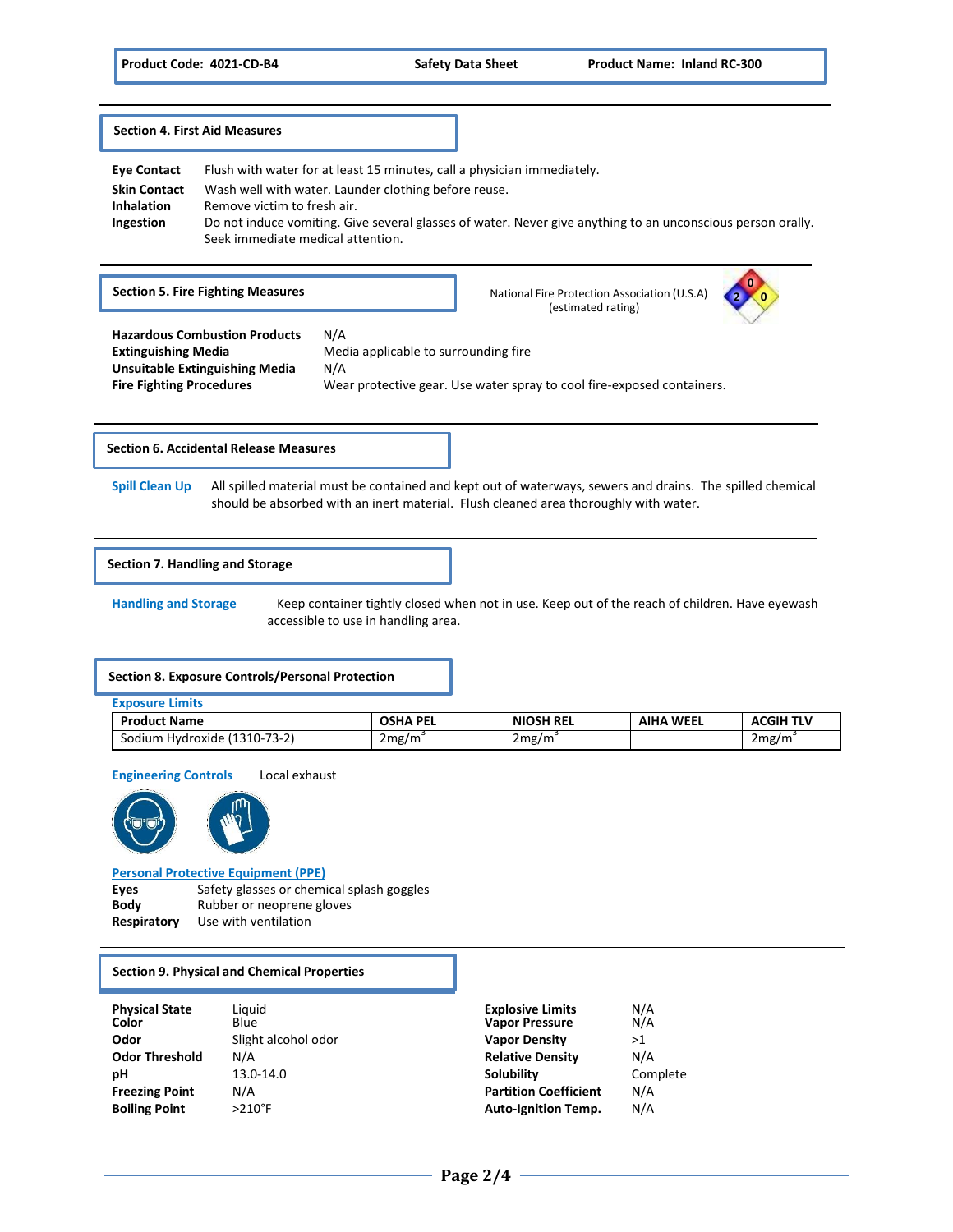| <b>Flash Point</b>      | Not combustible | <b>Decomposition Temp.</b> | N/A         |
|-------------------------|-----------------|----------------------------|-------------|
| <b>Evaporation Rate</b> | Slower          | Viscosity                  | N/A         |
| Flammability            | Non-Flammable   | <b>Specific Gravity</b>    | 1.075-1.095 |

### **Section 10. Stability and Reactivity**

| <b>Stability and Reactivity</b><br>Incompatibility | Stable<br>Strong oxidizing reagents |
|----------------------------------------------------|-------------------------------------|
| <b>Hazardous Polymerization</b>                    | Will not occur                      |
| <b>Hazardous Decomposition Products</b>            | CO and $CO2$                        |
| <b>Conditions to Avoid</b>                         | Contact with incompatibilities      |

# **Section 11. Toxicological Information**

| <b>Routes of Entry</b><br><b>Symptoms</b><br><b>Skin Irritant</b> | Dermal, oral and inhalation<br>Irritation to burning sensation<br>Yes |
|-------------------------------------------------------------------|-----------------------------------------------------------------------|
| <b>Eve Irritant</b>                                               | Yes                                                                   |
| <b>Sensitizers</b>                                                | Not determined                                                        |
| <b>Mutagenicity</b>                                               | No information found                                                  |
| Carcinogenicity                                                   | None                                                                  |
| <b>Reproductive Toxicity</b>                                      | No information found                                                  |
| <b>Target Organs</b>                                              | None                                                                  |

There is no toxicological data for this product as a whole. Based on relevant ingredients with known acute toxicity, the acute toxicity estimate using the additive formula (ATE) has been determined.

#### **Acute Toxicity**

| Test              | <b>Results</b> | <b>Basis</b>                         |
|-------------------|----------------|--------------------------------------|
| Dermal            | 13,517mg/kg    | ATE determined practically non-toxic |
| Oral              | 4,155mg/kg     | ATE determined practically non-toxic |
| <b>Inhalation</b> | $95$ mg/m      | ATE determined practically non-toxic |

## **Section 12. Ecological Information**

**Environmental Effects** No ecological information available

### **Section 13. Disposal Considerations**

**Waste Information** Dispose of in accordance with all Federal, State and Local pollution control regulations.

**Section 14. Transportation Information**

| Regulatory<br><b>Information</b> | UN number | <b>Proper Shipping</b><br>Name | <b>Classes</b> | <b>Packaging Group</b> | Label Code |
|----------------------------------|-----------|--------------------------------|----------------|------------------------|------------|
| <b>DOT Classification</b>        | UN1824    | Sodium Hydroxide<br>Solution   |                | PGII                   | Corrosive  |

Note: DOT Classification applies to most packaging sizes. For specific container size classifications or for size exceptions, refer to the Bill of Lading with your shipment.